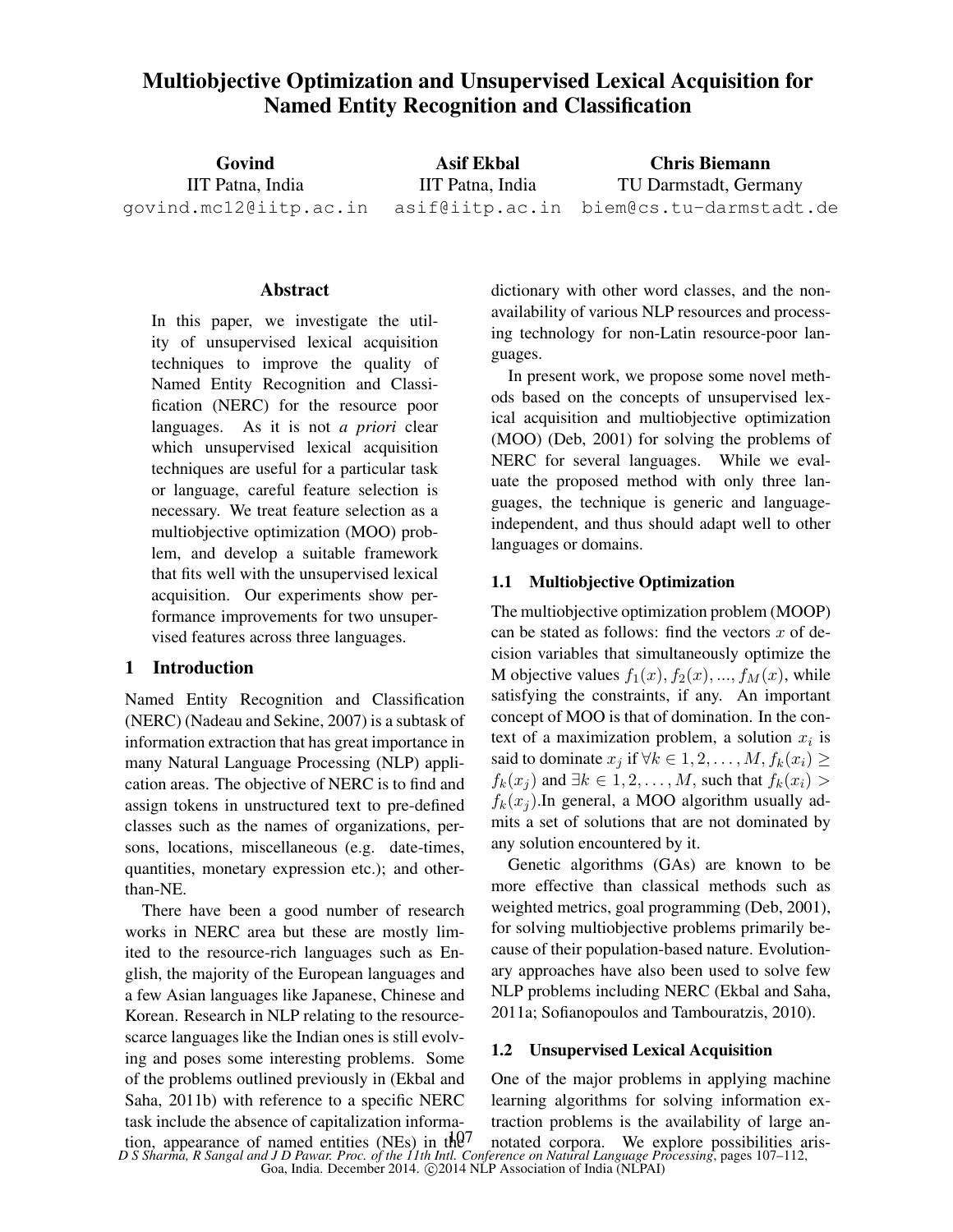ing from the use of unsupervised part-of-speech (PoS) induction (Biemann, 2009) and lexical expansion (Miller et al., 2012) with distributional thesauri (Riedl and Biemann, 2013). Unsupervised PoS induction is a technique that induces lexical-syntactic categories through the statistical analysis of large, raw text corpora. As shown in (Biemann et al., 2007a), using these induced categories as features results in improved accuracies for a variety of NLP tasks, including NERC.

Lexical expansion (Miller et al., 2012) is also an unsupervised technique that needs a large corpus for the induction, and is based on the computation of a distributional thesaurus (DT), see (Riedl and Biemann, 2013; Lin, 1998). While (Miller et al., 2012) used a DT for expanding lexical representations and showed performance gains in knowledge-based word sense disambiguation (WSD), the expansion technique can also be used in other text processing applications including NERC: especially for rare words and unseen instances, lexical expansion can provide a useful back-off technique as it performs a generalization of the training and test data.

## 2 Technical Background

Unlike supervised techniques, unsupervised PoS tagging (Christodoulopoulos et al., 2010) techniques require no pre-existing manually tagged corpus to build a tagging model and hence highly suitable for the resource poor languages.

There have been various approaches to unsupervised PoS induction. One such approach, reported in (Brown et al., 1992) is based on the class based n-gram models. In (Clark, 2003) distributional and morphological information is used for PoS induction. We use the unsupervised PoS tagging system of (Biemann, 2009) because of its availability as an open source software. We use web-based corpus of 34 million tokens for Bengali (Ekbal and Bandyopadhyay, 2008), and the datasets reported in (Biemann et al., 2007b) for Hindi and German. These datasets were used for unsupervised lexical acquisition.

A Distributional Thesaurus (DT) is an automatically computed resource that relates words according to their similarity. A DT contains, for every sufficiently frequent word, the most similar words as computed over the similarity of contexts these words appear in, which implements the distributional hypothesis (Harris, 1951).  $\sqrt{4}8^8$  use the scalable, open source implementation of (Riedl and Biemann, 2013), based on the MapReduce paradigm.

Feature selection is the vital task which involves selecting a subset of relevant features for building robust classifier by eliminating the redundant and irrelevant features. It therefore, reduces the time complexity of the learning algorithm and improves performance. Overall results as reported in (Biemann, 2009) suggest that unsupervised PoS tagging provides an additional word-level feature, which can be computed for any language and domain, and has been proven to be useful in domain adaptation and in situations where we have scarcity of labelled training data. In our work, we employ unsupervised PoS tags as one of the important language independent features which can benefit NERC task for various Indian languages and German.

We also investigate the use of features based on distributional similarity. We incorporate three most similar words to a particular token as three features in training and test datasets. As an example, Figure 1 shows the three most similar words for tokens in a Hindi language sentence.

| <b>Tokens from a Hindi</b> | <b>Similar words from Distributional Thesaurus</b> |                  |                 |  |
|----------------------------|----------------------------------------------------|------------------|-----------------|--|
| sentence                   |                                                    |                  |                 |  |
| राम(rAma)                  | कष्ण(kRRiShNa)                                     | नारायण(nArAyaNa) | प्रसाद(parsAda) |  |
| लका(lankA)                 | कोलकाता(kolakAtA)                                  | तो $(to)$        | घर(ghara)       |  |
| में(men)                   | मे $(me)$                                          | ਸ਼ੋਹੇ            | ਸ਼ੇਨੇਨ          |  |
| सुरक्षित(surakSita)        | खतरनाक(khataranAka)                                | उचित(uchita)     | बेहतर(behatara) |  |
| स्थान(sthAna)              | मिनट(minata)                                       | ओवर(ovara)       | नंबर(nambara)   |  |
| पर(para)                   | सै(se)                                             | को(ko)           | तक(taka)        |  |
| बन्दिनी(bandinI)           | ND                                                 | ND               | ND              |  |
| सीता(sitA)                 | संतोष(santoSha)                                    | रमेश(ramesha)    | मुकेश(mukesha)  |  |
| को(ko)                     | उन्हें (unhen)                                     | उसे(use)         | दवारा(dwArA)    |  |
| खोज(khoja)                 | तलाश(talAsha)                                      | ढंढ(DhUnDha)     | निकाल(nikAla)   |  |
| सके(sake)                  | सकते(sakate)                                       | सकती(sakatI)     | सकता(sakatA)    |  |

Figure 1: Lexical expansion of tokens in Hindi language with ITRANS transliteration to English. Here, ND denotes the "not defined".

## 3 Named Entity Features

Following features constitute the available feature set for building the various models based on a first order Conditional Random Field (CRF) (Lafferty et al., 2001) classifier. Most of the following features do not require any language and domain specific resources or rules for their computation. Context words: These denote the local contexts surrounding the current token.

Word suffix and prefix: Fixed length character sequences stripped from the leftmost and right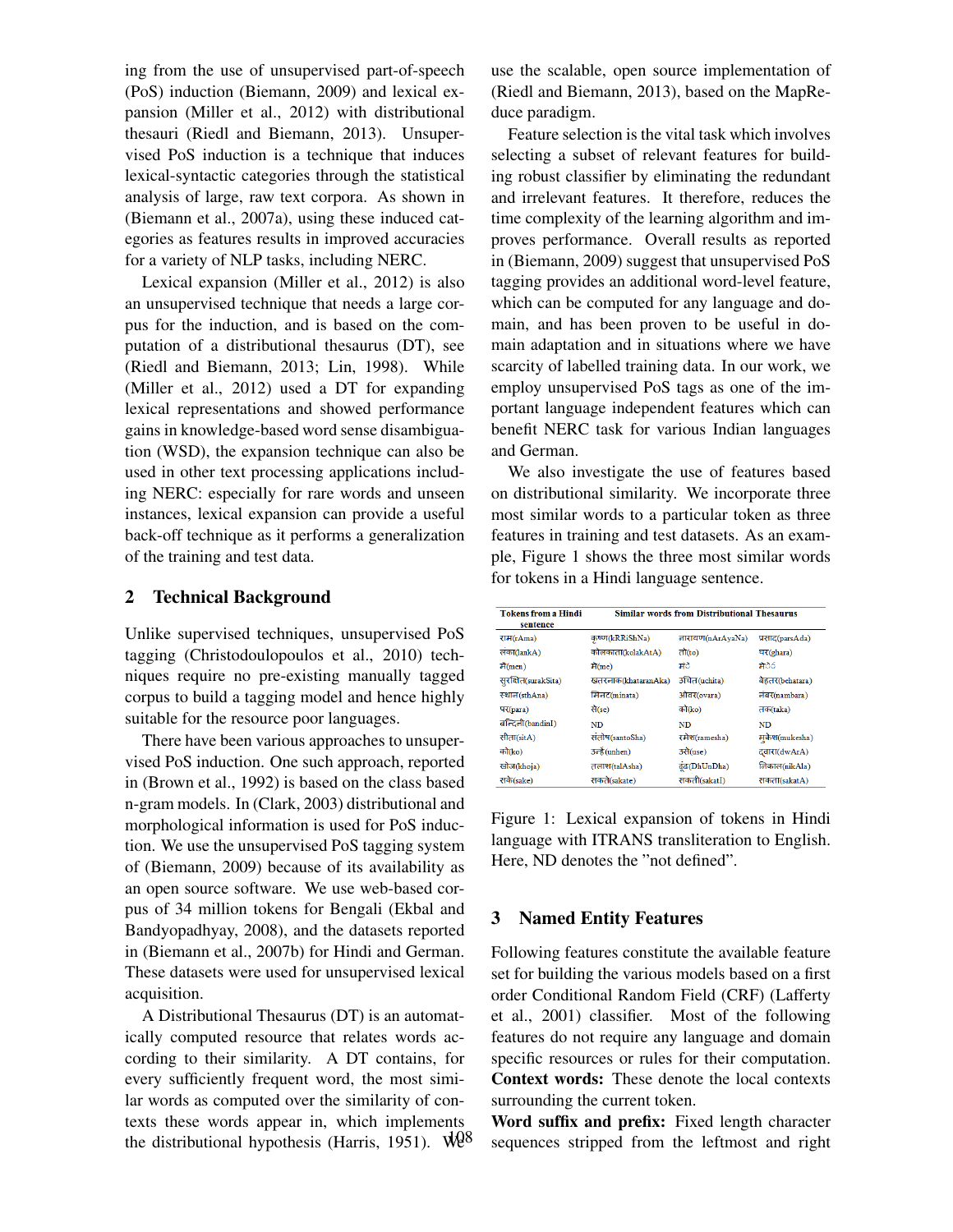most positions of words.

First word: A binary valued feature which takes the value 1 when the current word is the first token of the sentence and 0 for the other case.

Length of the word: This feature takes the value 1 when the number of characters in a token is greater than a predetermined threshold value (here, set to 5).

Infrequent word: A binary valued feature which checks whether frequency of current word in the training set exceeds a threshold value (here, set to 5).

Last word of sentence: This binary valued feature checks whether the word is the last word of a sentence or not and turn on/off accordingly.

Capitalization: This binary valued feature checks whether the word starts with a capital letter or not and takes values accordingly. This feature is used only for German.

Part-of-speech (POS) information: PoS tags of the current and/or the surrounding token(s).

Chunk information: Chunk of the current and/or surrounding tokens. This is used only for German. Digit features: These features are defined based upon the presence and/or the number of digits and/or symbols in a token.

Unsupos: Unsupervised PoS tag as obtained from the system developed in (Biemann, 2009) is used as a feature.

Unsupervised DT features: Three most similar word from the DT for each token in training and test dataset.

## 4 Feature Selection using MOO

In this section we formulate feature selection as an optimization problem that involves choosing an relevant feature subset for NERC. Mutiobjective optimization (MOO) can be effective for solving the problem of feature selection. Here we develop a feature selection method based on a popular MOO based technique, namely non-dominated sorting genetic algorithm (NSGA-II) (Deb, 2001). In order to implement our MOO-based feature selection we make use of NSGA–II (Deb et al., 2002). As a supervised learner we used Conditional Random Field (CRF) (Lafferty et al., 2001), and carried out experiments using its  $CRF++<sup>1</sup>$  implementation.

### 4.1 Formulation of feature selection problem

Let us denote the  $N$  number of available features by  $f_1, f_2, \ldots, f_N$  and suppose that the set of all features be denoted by  $F = f_i : i = 1, 2...N$ . Then the problem of feature selection can be stated as follows: Find a set of features  $G$  that will optimize a function  $O(F)$  such that:  $G \subseteq F$ . Here, O is a measure of classification efficiency for the classifier trained using the features set  $G$ . The feature selection problem can be formulated under the MOO framework as: Find a set of features G such that maximize  $[O_1(G), O_2(G)]$ , where  $O_1, O_2 \in$  recall, precision, F-measure, -(feature count). Here, we choose  $O_1 =$  F-measure and  $O_2 = -$ (feature count)

## 4.2 Problem Encoding

Let the total number of features is  $N$  and size of the population is  $P$ . The length of the chromosome is determined from the number of available features and hence its size is N. If the  $i^{th}$  position of chromosome is 0, then it represents that  $i^{th}$ feature does not participate in feature template set for construction of CRF-based classifier and opposite in case of 1.All the P number of chromosomes of initial population are initialized with a random sequence of 0 and 1.

## 4.3 Fitness Computation

For the fitness computation, the following steps are executed.

- There are  $|G|$  number of features present in a particular chromosome (i.e., total  $|G|$  number of 1's are there in the chromosome).
- Build a CRF classifier with only these  $|G|$ features. We perform 3-fold cross validation and compute the F-measure value.
- Our objective is to maximize F-measure and minimize the feature count. NSGA-II (Deb, 2001) is used for optimization process using these two objective functions.

## 4.4 Selecting a single solution

The MOO based feature selection technique produces a set of solutions on the Pareto front. All these are best in their own and incomparable on the basis of aforementioned two objectives collectively. But in order to report the final results we build a CRF classifier with that particular feature combination that yields the highest  $F_1$  measure

<sup>&</sup>lt;sup>1</sup>CRF++:Yet another CRF toolkit http://crfpp.googlecode.<br>1091/http://trunk/doc/index.html com/svn/trunk/doc/index.html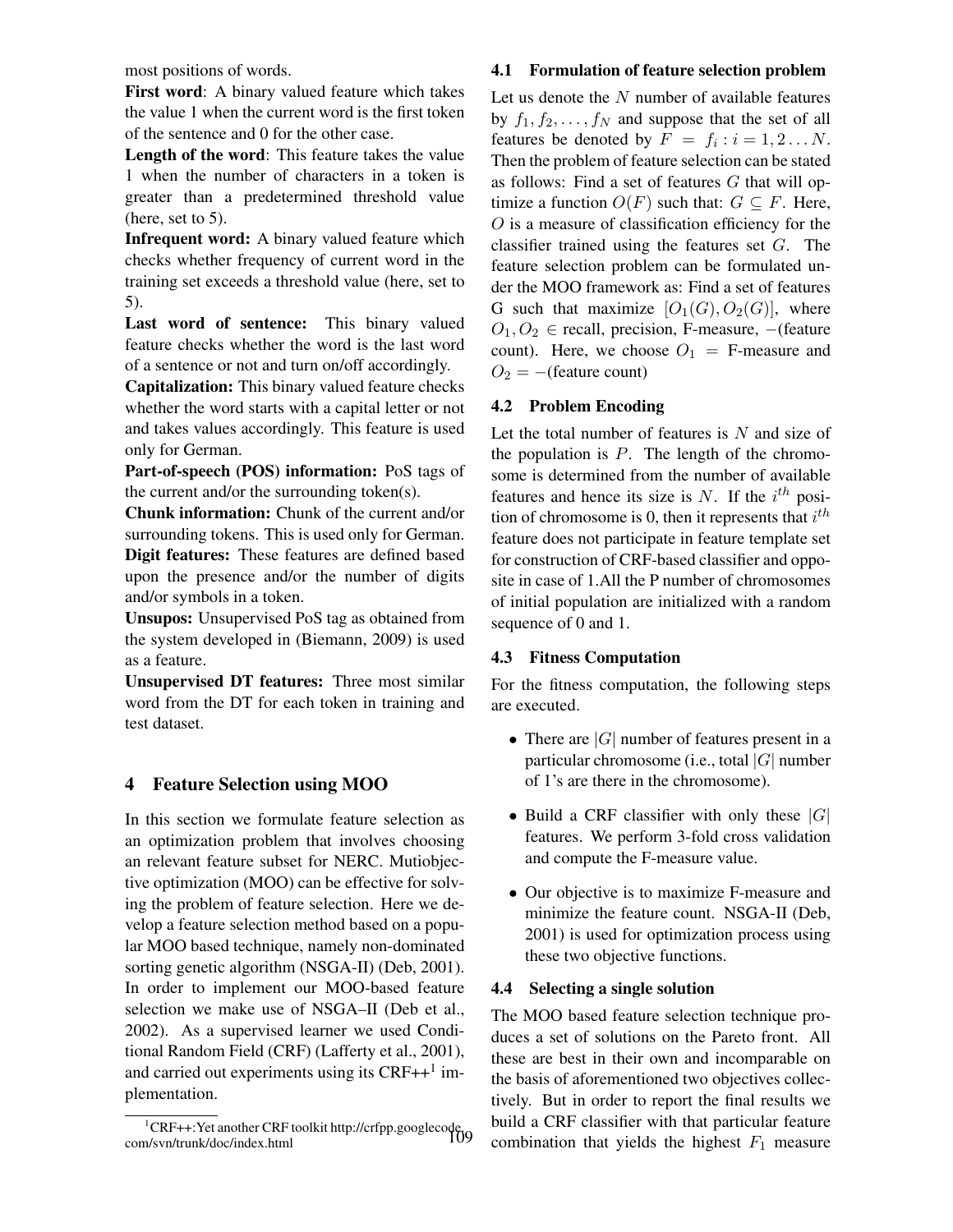| Language | Set         | #tokens |
|----------|-------------|---------|
| Bengali  | Training    | 328,064 |
|          | <b>Test</b> | 34,200  |
| Hindi    | Training    | 462,120 |
|          | <b>Test</b> | 60,810  |
| German   | Training    | 220,187 |
|          | <b>Test</b> | 54.711  |

Table 1: Statistics of annotated training and test datasets

value among all the solutions of the final population.

### 5 Datasets and Experimental Setup

We use the web-based Bengali news corpus for our NERC experiments (Ekbal and Bandyopadhyay, 2008) in Bengali. A part of this corpus was manually annotated with four MUC NE categories, namely PER (*Person name*), LOC (*Location name*), ORG (*Organization name*) and MISC (*Miscellaneous name*). The *Miscellaneous name* includes date, time, number, percentages, monetary expressions and measurement expressions (Ekbal and Bandyopadhyay, 2008). In addition we also use the NER on South and South East Asian Languages  $(NERSSEAL)^2$  Shared Task datasets of Bengali after mapping the fine-grained tagset to our coarse-grained form. For German we use the datasets obtained from datasets from the CoNLL 2003 challenge (Tjong Kim Sang and De Meulder, 2003). Statistics of training and test datasets are reported in Table 5.

The feature selection algorithm is run three times with different set of available features. Specifically we design three experiments, one with only basic lexical features, the second with lexical features along with unsupervised PoS tag, and the third experiment with three features from DT in addition to unsupervised PoS tag and lexical features. In order to properly denote the boundaries of a NE, we follow the IOB2 encoding scheme of the CoNLL-2003 shared task<sup>3</sup>.

## 6 Evaluation of NERC for the Indian Languages

In this section we present the results along with the analysis for NERC on two Indian languages, namely Hindi and Bengali. For each of the languages, we extracted the features as defined in Section 3 including the token itself. We also incorporate features from the immediate contextual

110

tokens (i.e. preceding token and following token). So the available number of features becomes equal to 27\*3=81, and our goal is to find the best feature subset from this available feature set which optimizes our objective functions.

In all the experiments, we set the following parameter values for NSGA-II algorithm: population  $size = 32$ , number of generations = 50, probability of crossover  $= 0.8$  and probability of mutation  $=$ 0.0125. The values of these parameters were determined using a held-out dataset (created by taking a portion from the training dataset).

Table 2 depicts the detailed evaluation results for NERC task on Hindi dataset. Results show that without using any lexical acquisition feature, we obtain the best results with a set of 41 features represented in the final population of MOO based feature selection algorithm. These results are considered as baseline for our further experiments on NERC.

In the next experiment we incorporate unsupervised PoS tag in the available set of features and apply the algorithm. It is observed that including unsuporvised PoS, recall increases but at the cost of precision. However this causes a small improvement in  $F_1$  measure. This improvement is attributed because of the incorporation of unsupervised PoS tags for training the classifier. Thus, unsupos features generalize over the vocabulary, and subsume part of the lower-level features. We observe that the presence of the unsupervised PoS tag reduces the optimized feature set from 41 down to 25 features while at the same time improving in  $F_1$ .

| Features          | Tag            | Precision | Recall | F <sub>1</sub> | FC |
|-------------------|----------------|-----------|--------|----------------|----|
| Syntactic         |                |           |        |                |    |
| features          | LOC            | 82.71%    | 47.97% | 60.72          |    |
| only(Baseline)    |                |           |        |                |    |
|                   | <b>MISC</b>    | 83.37%    | 74.22% | 78.53          |    |
|                   | ORG            | 52.63%    | 29.85% | 38.10          |    |
|                   | <b>PER</b>     | 70.72%    | 29.15% | 41.29          |    |
|                   |                |           |        |                |    |
|                   | Overall        | 80.15%    | 52.19% | 63.22          | 41 |
| Syntactic $+$ Un- | LOC            | 82.20%    | 49.24% | 61.59          |    |
| supos features    |                |           |        |                |    |
|                   | <b>MISC</b>    | 83.00%    | 76.78% | 79.77          |    |
|                   | ORG            | 62.50%    | 29.85% | 40.40          |    |
|                   | PER            | 67.42%    | 32.14% | 43.53          |    |
|                   |                |           |        |                |    |
|                   | <b>Overall</b> | 79.22%    | 54.45% | 64.54          | 25 |
| Syntactic $+$ Un- |                |           |        |                |    |
| $supos + DT$ fea- | LOC            | 72.88%    | 63.39% | 67.81          |    |
| tures             |                |           |        |                |    |
|                   | <b>MISC</b>    | 80.08%    | 82.76% | 81.40          |    |
|                   | ORG            | 55.13%    | 56.95% | 56.03          |    |
|                   | <b>PER</b>     | 63.87%    | 43.96% | 52.08          |    |
|                   |                |           |        |                |    |
|                   | Overall        | 73.26%    | 66.44% | 69.68          | 32 |

Table 2: NERC performance for Hindi data–set, No. of generations=50, Size of population=32, FC= Feature Count

<sup>&</sup>lt;sup>2</sup>http://ltrc.iiit.ac.in/ner-ssea-08

<sup>3</sup> http://www.cnts.ua.ac.be/conll2003/ner/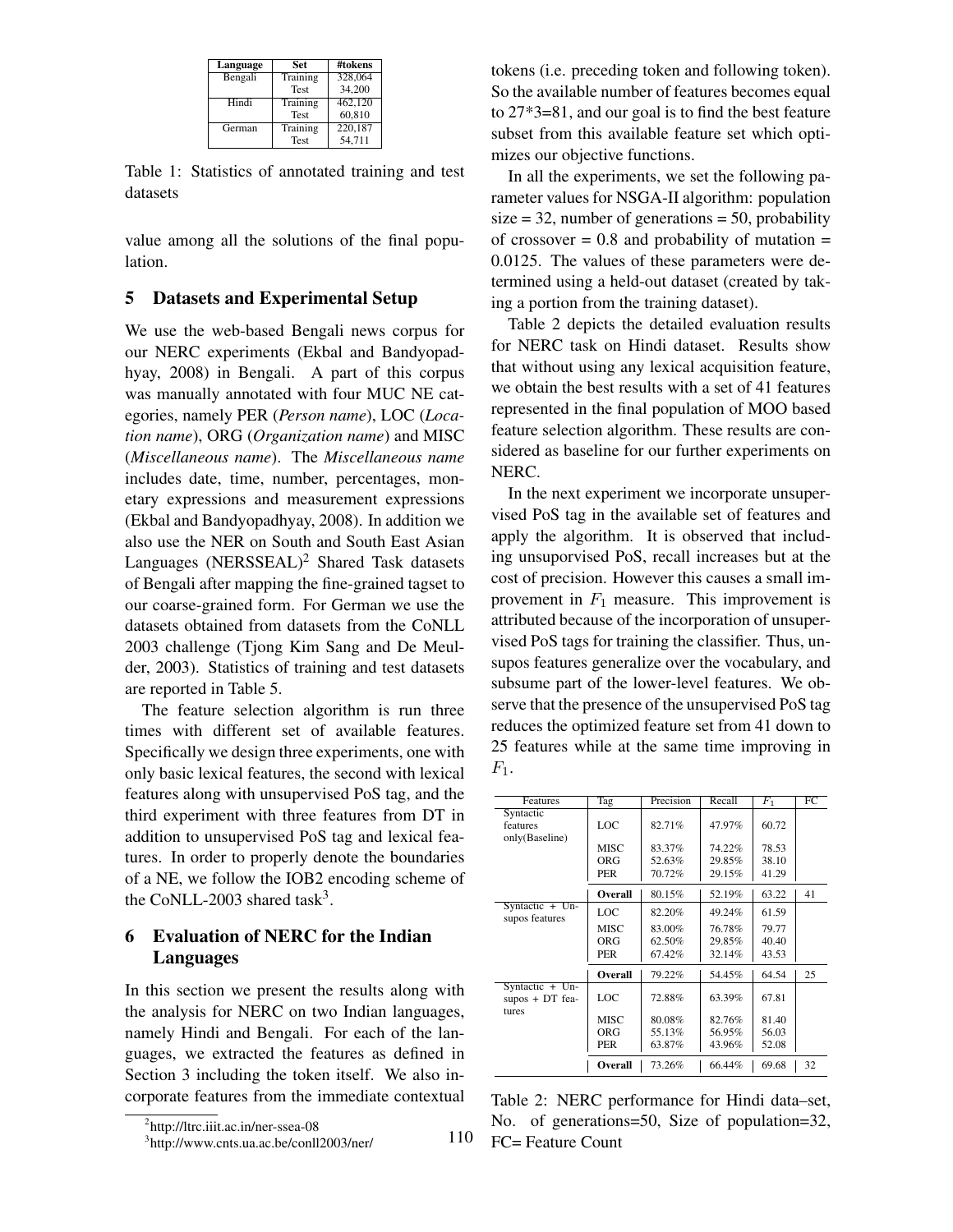Next, we explore DT features by adding them to the pool of features. Algorithm for feature selection is again run with these additional features, and the results are reported in Table 2. With these DT features, recall goes up rapidly, but at the cost of precision. Again, we see a drop in precision, yet a relative recall increase of approximately 12% causes the F-measure to increase approximately by 5 percentage points.

The feature selection algorithm determines 32 features to be most relevant for the task. This feature combination includes several lexical expansion features that include the first two expansions of the preceding token and all the three expansions of the current token. It seems that the CRF profits rather from the expansion of contexts than from the expansions themselves. These DT in combination with unsupervised PoS features improve a total of 6 points F-measure over the baseline.

Thereafter we experiment with the Bengali datasets and its results are shown in Table 3. It shows how the performance can be improved with the use of unsupervised PoS tag and DT features. Although there is not much difference in the scores between the results obtained in the first two experiments, there is substantial reduction in the feature count. Again, recall is increased at cost of precision, as unsupervised features add coverage, but also noise at subsuming lower-level features. The performance obtained using unsupervised features are quite encouraging and comparable to the existing works (for both Hindi and Bengali). This also open a new direction for performing similar kinds of works in the resource-poor languages.

| Feature set               | F1-measure | FC |
|---------------------------|------------|----|
| No unsupervised PoS Tag   | 72.44      | 30 |
| and DT features           |            |    |
| With unsupervised PoS Tag | 72.72      | 14 |
| With unsupervised PoS Tag | 73.50      | 21 |
| and DT features           |            |    |

Table 3: NERC performance for Bengali data–set, No. of Generations=50, Size of population=52

## 7 Experiments for NERC on German

In this section we report on our experiments for NERC in German language. For each token we extract twelve features including lexical features, unsupervised PoS tag and three most similar words from DT. We compute the values of these features at the preceding and succeeding tokens. We use the default parameter values of CRF and set of the  $1$  parameters of NSGA-II as mentioned in the previous section.

Table 4 depicts the performance for NERC task on German dataset for the baseline model, which is constructed without using any unsupervised lexical acquisition features. Table also presents the results of the models which are constructed after incorporation of lexical acquisition features. For the baseline model, feature selection algorithm selects the solution representing 20 features for training CRF classifier. We obtain precision, recall and  $F_1$  measure of 80.43%, 64.11% and 71.35%, respectively.

| Features                       | Tag         | Precision | Recall | F <sub>1</sub> | FC |
|--------------------------------|-------------|-----------|--------|----------------|----|
| Syntactic<br>fea-              |             |           |        |                |    |
| only<br>tures                  | LOC         | 77.36%    | 67.94% | 72.34          |    |
| (Baseline)                     |             |           |        |                |    |
|                                | <b>MISC</b> | 80.52%    | 30.10% | 43.82          |    |
|                                | ORG         | 73.47%    | 59.76% | 65.91          |    |
|                                | <b>PER</b>  | 86.83%    | 68.68% | 76.70          |    |
|                                |             |           |        |                |    |
|                                | Overall     | 80.43%    | 64.11% | 71.35          | 20 |
| Syntactic<br>$+DT$<br>features | LOC         | 81.40%    | 69.93% | 75.23          |    |
|                                | <b>MISC</b> | 79.22%    | 29.61% | 43.11          |    |
|                                | ORG         | 74.50%    | 57.02% | 64.60          |    |
|                                | <b>PER</b>  | 88.31%    | 72.40% | 79.56          |    |
|                                | Overall     | 82.89%    | 65.72% | 73.31          | 19 |
| $Symtactic + DT$               |             |           |        |                |    |
| Unsupervised<br>$^{+}$         | LOC.        | 84.87%    | 72.60% | 78.26          |    |
| PoS features                   |             |           |        |                |    |
|                                | <b>MISC</b> | 79.75%    | 30.58% | 44.21          |    |
|                                | ORG         | 74.64%    | 61.99% | 67.73          |    |
|                                | PER         | 93.07%    | 82.15% | 87.27          |    |
|                                | Overall     | 86.21%    | 71.52% | 78.18          | 21 |

Table 4: NERC performance for German data–set, No. of Generations=50, Size of population=52

In the next experiment on German dataset with DT features incorporated, we obtain improvements in both precision and recall, which causes substantial improvement in  $F_1$ . Lexical expansion reduces the chances of unseen instances during testing, which results in higher  $F_1$  measure with one less number of features. The third experiment includes three DT features as well as the unsupervised PoS tag in the available set of features for feature selection. It is evident that we obtain significant improvements for both recall and precision, which in turn causing higher  $F_1$  measure. Over the baseline we obtain an improvement of 6.83 in  $F_1$  measure with the 21 most relevant features. The best solution includes all the four unsupervised lexical acquisition features.

#### 8 Conclusion

In this present work, we proposed a unsupervised lexical acquisition and MOO-based tech